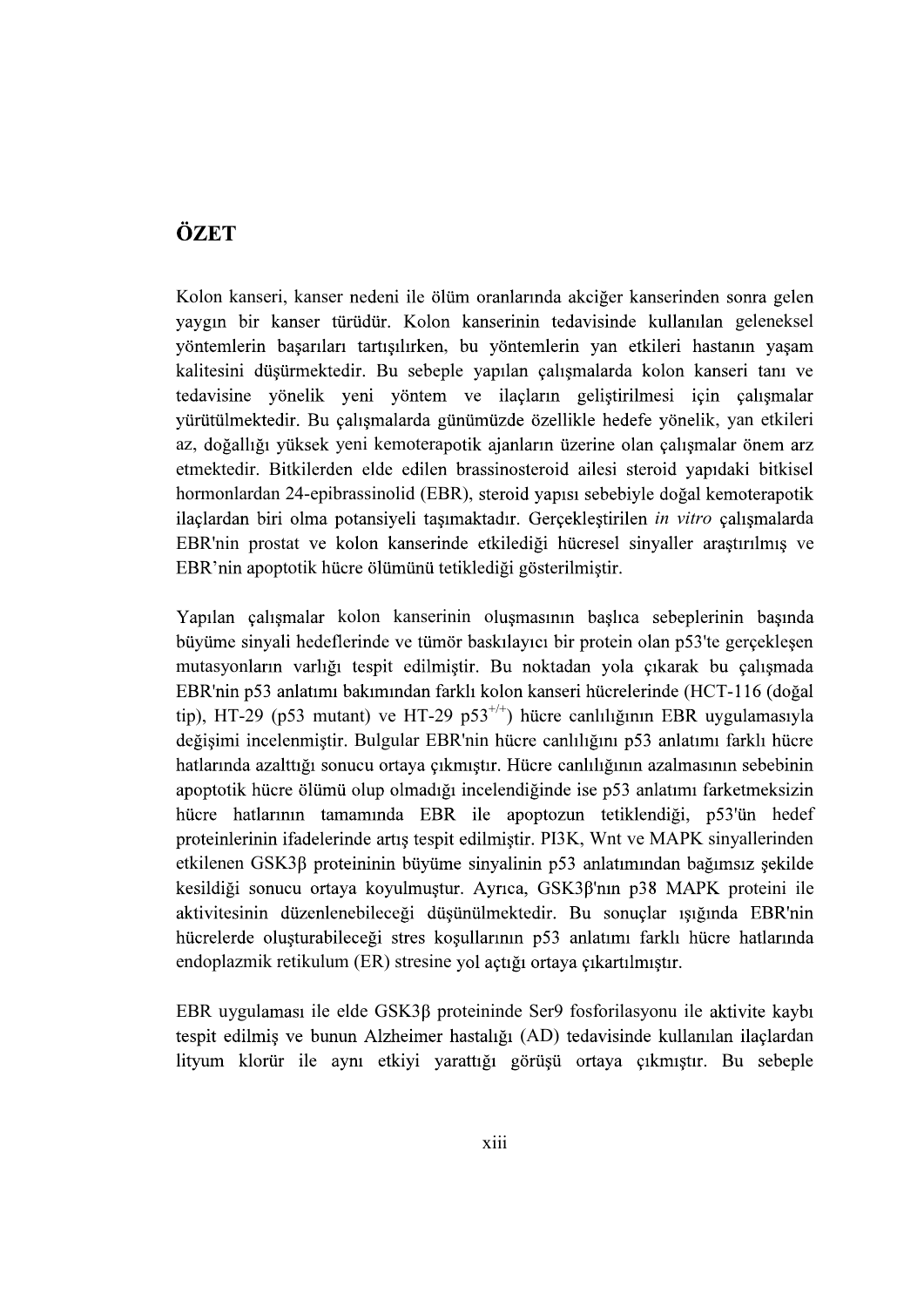Caenorhabditis elegans model organizmasında yapılan çalışmalarda, AD modellerinde ve GSK3 $\beta$  mutant suşlarda EBR'nin LiCl'e göre daha düşük toksisiteye sahip olduğu, AD modellerinde ise doğal tip C. elegans suşuna göre yaşam süresini daha fazla arttırdığı sonucu ortaya çıkartılmıştır. Elde edilen bulguların ışığında EBR'nin kolon kanserinde potansiyel kemoterapotik ve AD'de tedavi amaçlı ilaç olma potansiyeli olduğu belirlenmiştir.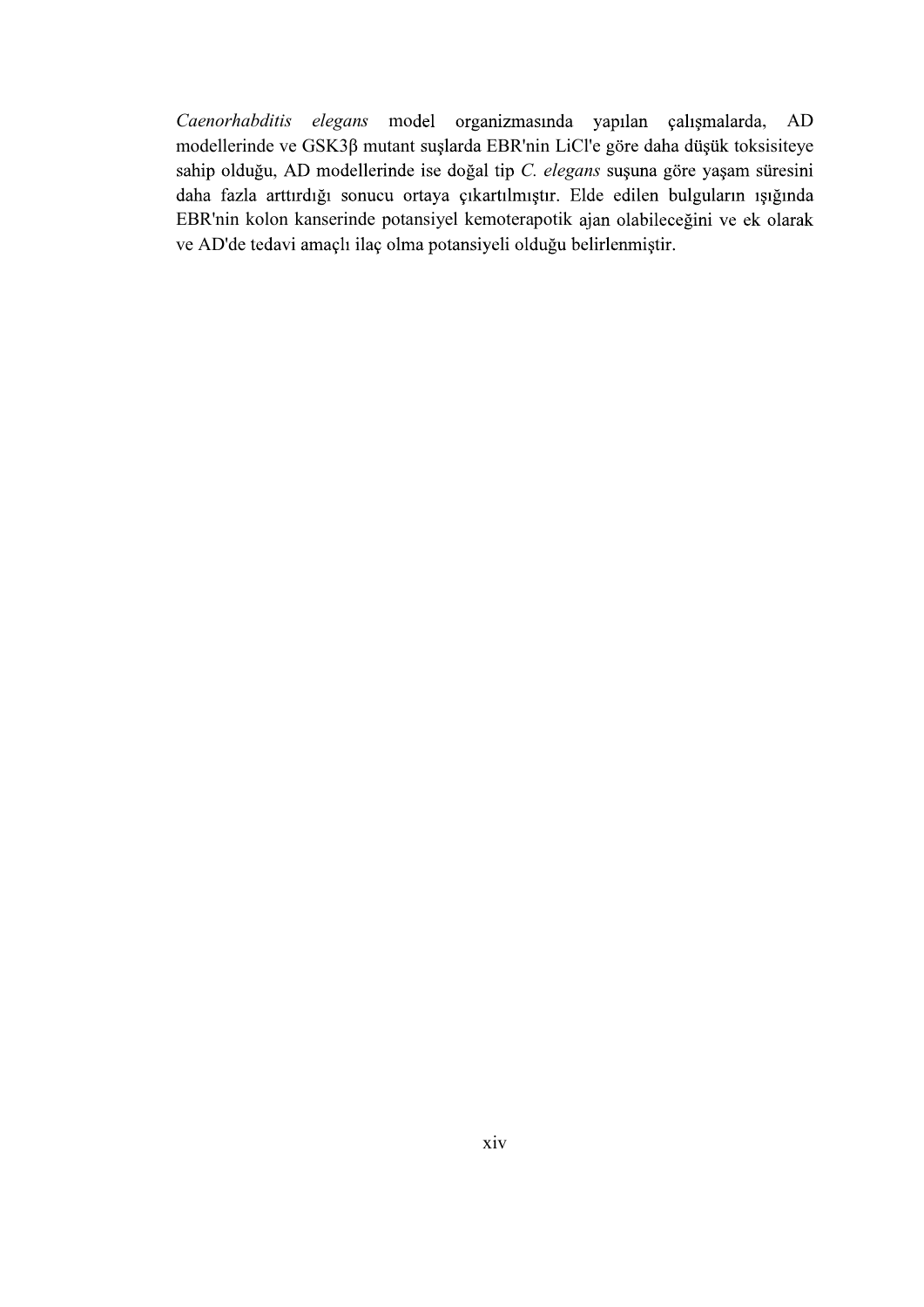## ABSTRACT

Colorectal cancer is the most common cancer after lung cancer causing death in worldwide. Success of traditional therapies of colorectal cancer is being investigated and severe side effects influence patient life quality. Therefore recent studies are focused on the development of new methods and drugs for diagnosis and therapy of colon cancer. These studies are motivated to find targetted, natural new drug candidates with fewer side effects. 24-epibrassinolid (EBR), synthesized from plants, is one of the brassinosteroid family members of plant hormones. Its chemotherapeutic potential has been investigated due to the mammalian steroidderived structure. EBR treatment affected cellular signaling pathways were investigated in in vitro colon and prostate cancer cells and its apoptotic potential has been revealed.

Major causes in the development of colon cancer have been investigated and mutations in the growth signal targets and tumor suppressor protein of p53 were found. Therefore, in this study we investigated EBR treatment effect on cell viability in different colon cancer cell lines with various p53 status: HCT-116 (p53 wild-type), HT-29 (p53 mutant), HT-29 p53<sup>+/+</sup>. As a result, we demonstrated that EBR treatment decreased cell viability in all colon cancer cell lines regardless of p53 expression. While the cause cell viability decrease was examined, we observed that apoptotic was induced following EBR treatment in a p53 independent way. We also demonstrated that p53 target protein expressions were upregulated. Beside, this study also showed that  $GSK3\beta$  signaling is inhibited via PI3K, Wnt and MAPK pathways  $p53$  independently. Furthermore, activity of GSK3 $\beta$  was regulated by  $p38$  MAPK protein. In the light of these data, we concluded that stress conditions activated after EBR treatment in different cell lines with various p53 expression status, were because of Endoplasmic Reticulum (ER) stress induction.

In this study, we found that EBR treatment-caused Ser9 phosphorylation is associated with the inhibition of  $GSK3\beta$  and this effect of EBR was found smilar to lithium chloride (LiCl) used in Alzheimer's Disease (AD) therapy. To model this effect, Caenorhabditis elegans model organism was used. We obtained that EBR exerted fewer toxic effect than LiCl in AD models and GSK3ß mutant strains and